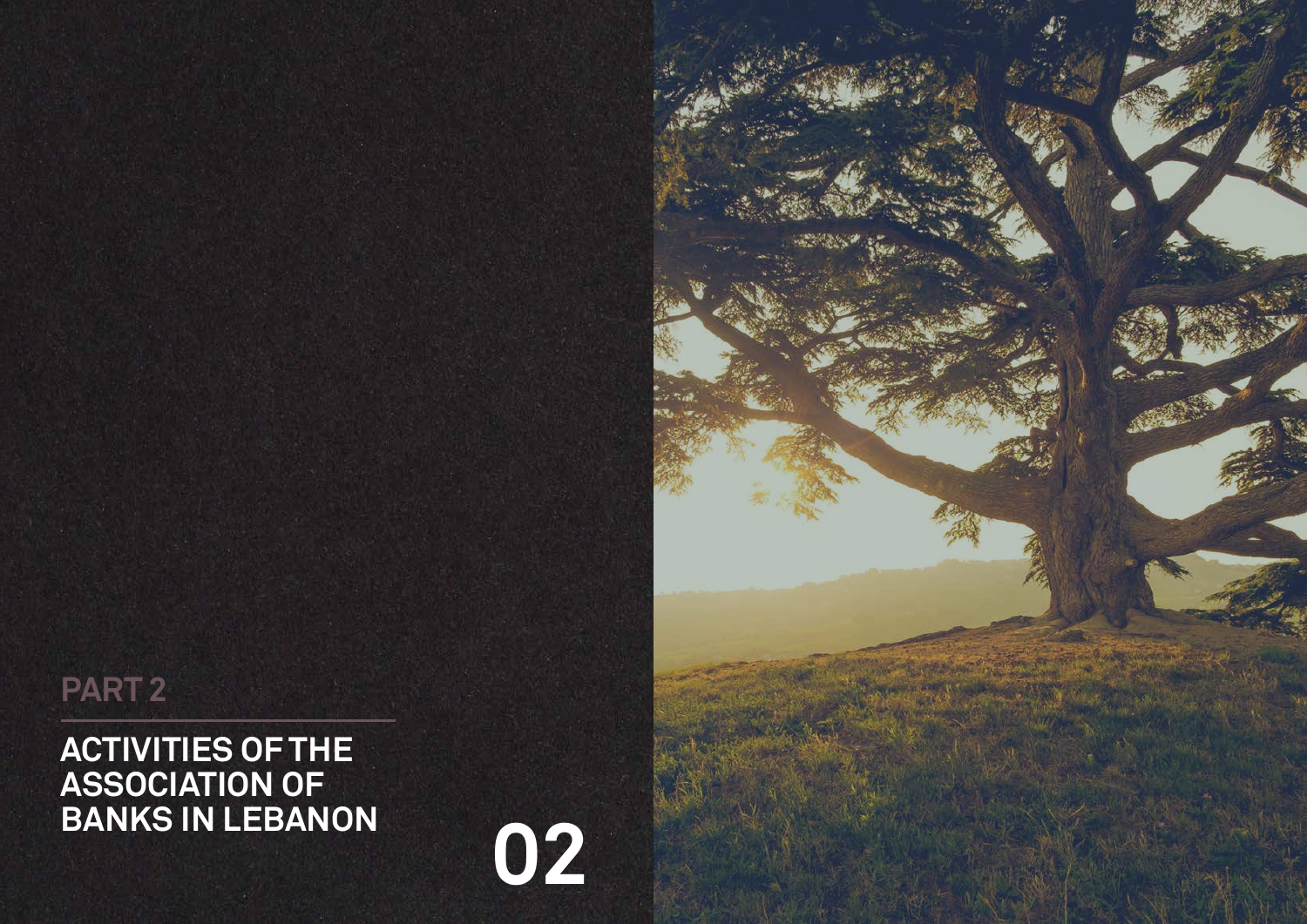## **I-** THE CONTENTS OF SOME OF THE MOST IMPORTANT CIRCULARS AND GUIDELINES ISSUED IN 2017

The ABL continued in 2017 to follow-up on the organizational and legislative cases with the relevant authorities, particularly the monetary and supervisory ones, as well as on other issues related to the banking profession.

## **The Implementation of Basle III Accord on Capital Adequacy 01**

The Lebanese monetary and supervisory authorities continued in 2017 in coordination and cooperation with the Association and banks' administrations to make the necessary arrangements to pursuing implementing Basle III by strengthening bank capital, enhancing bank corporate governance and transparency, activating the role of administrative boards and their committees, and improving risk management and internal control.

### **a- About calculating solvency ratios**

It is well known that Lebanese banks are seriously committed to the capital ratios imposed by the BDL which asked them in basic circular no. 44 (and its amendments especially intermediate circular 436/2016) to secure a total solvency ratio (total capital/ total risk weighted assets) at the end of 2017 amounting to a minimum of 14.5% so that it reaches 15% at the end of 2018. The common equity tier one ratio should represent a minimum of 9% and tier one ratio 12%. This ratio is more stringent than the one imposed in the Basle III accord where the Basle committee recommends a total capital ratio of 9.25% at the beginning of 2017, increasing gradually to 9.875% in 2018 and reaching 10.5% at the beginning of 2019. These ratios include a "capital conservation buffer" which should reach 4.5% of risk weighted assets at the end of 2018, whereas this buffer according to Basle III should range between 1.25% at the beginning of 2017 and increase gradually to 1.875% in 2018 reaching 2.5% only at the beginning of 2019.

## **b- Liquidity ratios according to Basle III standards**

Facing these stringent conditions, the BDL reduced some risk weights that can be improved, while continuing to commit to the Basle requirements especially the ones applied on bank deposits in foreign currency at the BDL. These deposits were given a risk weight of 50% which is an average weight between 20% and 100% that could be adopted whereas the Eurobonds were given a weight of 100%. However, the instruments in LBP (Treasury bills, Certificates of Deposits…) were given risk weights of 0%.

**In memorandum no. 3/2018,** the BCC asked banks to provide it with the statement on operational losses individually (Lebanese branches) or consolidated where the highest consolidation level applies, so that it contains the accumulated balances for the period extending from the beginning of 2005 to the end of 2017.

The BCC conducted in **memorandum no. 5/2017** an amendment to the report concerning the Internal Capital Adequacy Assessment Process it requires from banks in its circular no. 283/2015 which is in line with the new capital requirements imposed by the BDL intermediate circular no. 436/2016.

The Basle III Accord stresses the subject of liquidity as it does for capital requirements, where liquidity is no less important than capitalization since it determines the bank's ability to cope with financial crises, when it is hard to count on markets for funding and without resorting to taxpayers' funds.

## **c- Applying the International Financial Reporting Standard no. 9 (IFRS 9) and forming provisions**

The Lebanese monetary and supervisory authorities are following the subject of liquidity very seriously. The BCC has asked banks since 2013, based on circular no. 275, to continuously keep an adequate stock of high quality free unencumbered liquid assets, and this based on the results of the stress tests conducted by a bank. These assets divided by the short term net capital inflows represent the concept of Liquidity Coverage Ratio (LCR). The BCC issued regularly memoranda in which it asked banks to provide it with detailed information on the high quality free unencumbered liquid assets and monetary outflows and inflows in order to conduct a quantitative experiment on computing the above-mentioned LCR of banks. **In 2017,**  it asked banks in **memorandum no. 11** to provide it with this information based on the balance of 30/9/2017.

**The BDL issued on 8/3/2018 basic circular no. 145** concerning LCR in which it asked

banks operating in Lebanon to keep a Liquidity Coverage Ratio which reflects their internal assessment of liquidity risk and is consistent with the characteristics and features of the liquidity risk they could be exposed to, provided this ratio exceeds 100% for each main foreign currency according to the following equation: Stock of high quality liquid assets divided by total net cash outflows over the next 30 calendar days. These ratios are more stringent than the Basle committee which adopted a time schedule to reach the required liquidity average progressing from 80% at the beginning of year 2017, passing by 90% in 2018, to 100% at the beginning of 2019.

The Liquidity Coverage Ratio is applied at two levels, the individual financial statements (Lebanon's branches) for the bank in Lebanon, and also the individual financial statements for the branch oversees and for the units that are directly owned.

The BDL also asked banks, in the framework of managing and examining the liquidity conditions, to adopt additional scenarios and apply more stringent assumptions, for example adopting higher weight factors for the net expected cash outflows for 90 calendar days, and conduct stress tests that include for example a major increase in deposit run-off rates or a severe decline in funding sources, with no-reliance on the BDL except when liquidity lines are extended. The circular exempted Islamic banks from applying its provisions, whereas the BCC continues to follow on the observance of banks of the required ratios, and it may issue new practical directives for the provisions of this circular.

The requirements for this standard especially concerning forming provisions on financial assets and liabilities based on the expected credit loss model necessitate beginning data collection and improving the management

In order to reach this high level of capitalization, Lebanese banks adhered, as in the last few years -with the request of the BDL and the encouragement of the Association- to confine the largest part of their profits to strengthen and increase their capital (despite the fact that not distributing profits pressures their ability to attract new investors) in addition to securing the many required provisions and the free reserves in preparation for the commitment to IFRS 9 that will be implemented effective 1/1/2018 and will be discussed below.

We mention that the capital base of banks multiplied over the last eight years, increasing from USD 7.5 billion at the end of 2009 to more than USD 18.24 billion at the end of 2016, reaching USD 19.1 billion in 2017. Such development ought to convey relief to the international financial markets and confirm the strengths and robustness of the banking and financial sectors.

On another hand, **The Banking Control Commission (BCC)** issued **memoranda nos. 3/2017, 6/2017, 8/2017, 13/2017, and 4/2018**  in which it requested banks to calculate their solvency ratio based on their audited balances of 31/12/2016 and balances of 31/3/2017, 30/6/2017, 30/9/2017 and 30/12/2017 consecutively. The BCC realized that the situation of the Lebanese banking sector is comfortable as the average solvency ratio for the sector as a whole exceeded 15% at the end of 2017.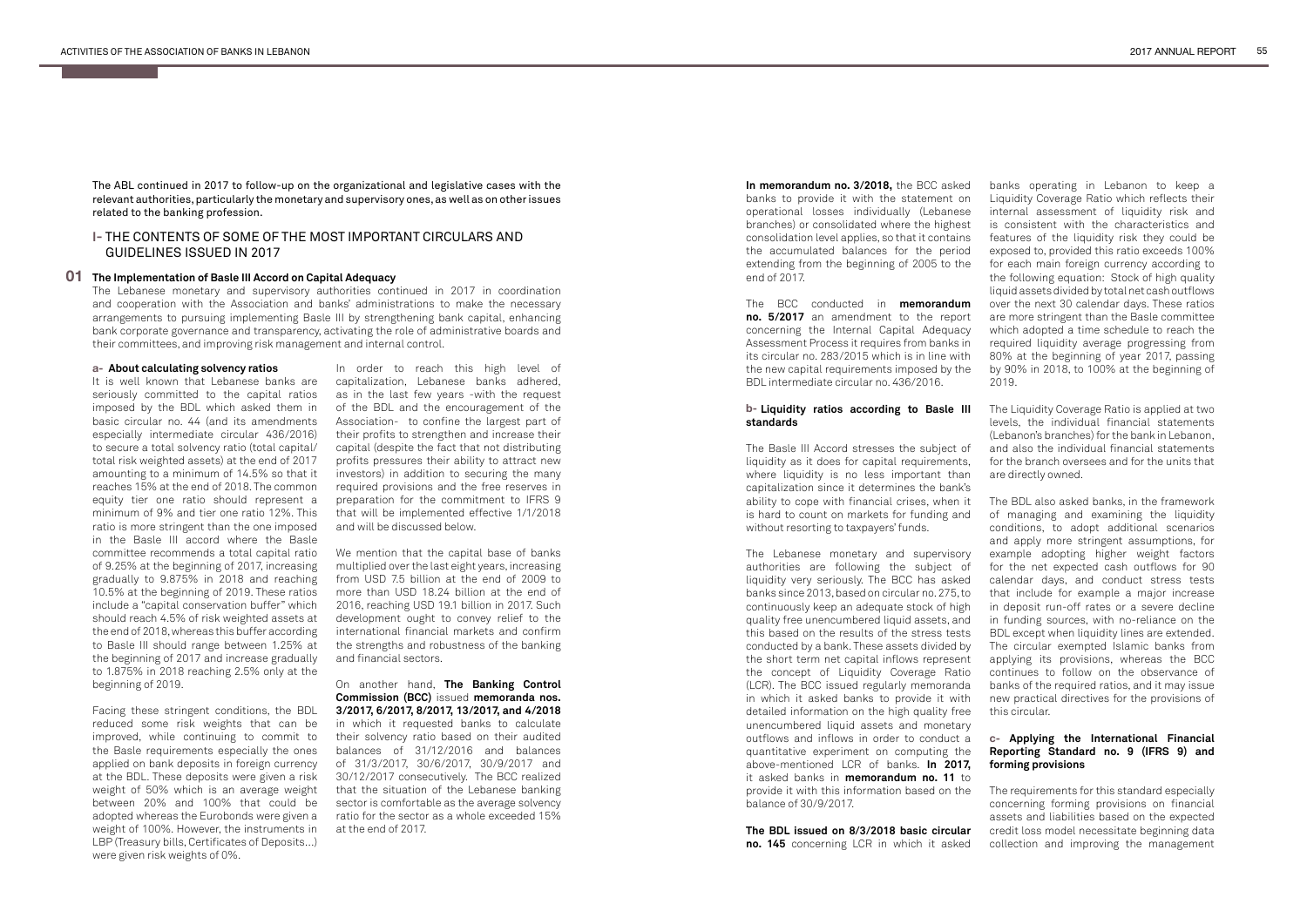In 2017, the BDL issued **intermediate circular no. 458** in which it added new information on basic circular no. 134/2015 concerning protecting the customer, where it was stressed on the principles of carrying out banking and financial operations with clients, and the necessity to educate them, raise their awareness, and explain to them their rights by providing them with detailed lists about their rights and duties. The BDL asked in this intermediate circular that banks take new measures concerning customers with special needs, especially the visually impaired to allow them to conduct banking operations easily (withdrawal, deposit, transfer…) and benefit from the banking and financial services, such as providing them with the necessary pathways and slopes and dedicating a specific number of interactive teller machines (ITMs) that are technically and artistically equipped to be used by them, such as the talking ATMs, and providing the visually impaired with an electronic copy of the agreement signed with them and the most important characteristics and conditions of the product or the service and the list of the customer's rights and duties.

**In the framework of the transparency of declaration** also, the BDL asked banks based on **basic circular no. 140/2017** to implement the international standards for the financial reports at the level of the individual or consolidated financial statements to reflect a true and fair picture of their financial positions and monetary flows. The BCC issued as well memorandum **no. 6/2018** in which it asks banks to declare on a monthly basis the report of profits and losses prepared according to these international financial reporting standards.

It is to pose at this stage on the strategy of the BDL to enhance financial inclusion which was launched in April 2017, as it perceives the great importance gained by the issues of enhancing the opportunities of reaching the financing and financial services in order to support the achievement of the all-inclusive

information system. Thus, banks began effective the end of 2015 and based on the request of the Banking Control Commission, to prepare a detailed action plan to be applied on collective basis such as the adopted credit system, and how to compute the expected credit loss on a collective or individual basis, in addition to conducting a quantitative study on the effects of implementing the requirements of the standard concerning the impairment of financial assets depending on the yearly financial conditions.

The BDL issued in this framework a series of intermediate circulars in which it asked banks to form the many required provisions as part of the requirements of this international standard, especially forming a collective provision, not included in the capital, of 2% of risk-adjusted assets of all credit portfolios including retail loans, and use the surplus realized from the swap operations on financial instruments to secure, in addition to the above general provisions, any additional requirements resulting from applying the mentioned international standard. The BDL insisted on the necessity to achieve this operation quickly to liberate banks from the burdens that may ensue on them later on all at once.

**On 7/11/2017,** the BDL issued **basic circular no. 143** in which it asked banks to implement IFRS 9 effective 1/1/2018 and required the Board of Directors of the bank to certify the policies and measures concerning the implementation of this standard and assess them periodically especially ones concerning the business models, the policy and measures of classifying assets, the financial obligations and the computation of the expected credit losses on them, while emphasizing that the units of risk management and internal audit should play their role in ensuring the observation of this standard and assess the extent of compliance in the policies and measures concerning applying it. The BCC issued **at the end of 2017 circular no. 293** after elaborately discussing it with the Association. It is to mention in this framework that the Association has objected to the project of

## **On Transparency and Declaration d-**

the practical circular above, after studying it by its specialized committees, given that it is a very vague circular that does not clarify the many practical aspects requiring clarifications and does not provide banks with clear and detailed directions about them, out of which and not confined to the subject of the treatment of sovereign risks, especially in foreign currencies, in addition to the tax aspects relevant to forming provisions.

Finally, after discussing the subject with the BCC and the BDL, it was emphasized during the monthly meeting with the Association to continue adopting the same risk weights used to compute capital ratios which we referred to above, on condition that the supervisory commissioners take these ratios into account to compute expected losses.

In order to avoid double standards with basic circular no. 50 concerning forming unspecified bank risk provisions, in addition to basic circular no. 81 concerning individual and collective provisions and general reserves on the portfolio of credit and loans, it was stressed in the provisions of this new basic circular no. 143 on the necessity to moving the balances of the above mentioned provisions and reserves to the provisions and reserves required in this new circular to comply with IFRS 9.

The BDL issued as well **on 7/11/2017 intermediate circular no.476** which stressed, in the framework of the credit, investment, shareholding and participation operations performed by banks, on the necessity to oversee the application of international standards of financial reports and the accounting international standards, especially standard no. 9 related to financial instruments, concerning the method of its classification and evaluation and the extent of the effects of this on liquidity, solvency and profitability.

The BCC issued memorandum no. **4/2017**  in which it asked banks to provide it the realized results on the operations of selling sovereign financial instruments in LBP and the immediate and simultaneous purchasing of financial instruments in foreign currencies based on intermediate circular no. 446/2016 as this surplus is recorded in LBP and computed as part of Tier 2 capital. This realized surplus is used to assure the required due provisions, the required solvency ratio, in addition to any additional requirements resulting from the implementation of IFRS 9.

On the other hand and within the framework of forming provisions, the bank administrations continued in 2017 their attempts to clear and settle their loans accompanied by the BCC. With the rise of the difficult and unrestful conditions in the real estate sector at the end of 2017, the BDL wished the bank administrations to resort when needed to replace loans by owning the properties used as collateral based on the circulars and directives of the BDL and the BCC concerning this issue, which give a period of liquidation for up to five years that can be renewed if need arises for up to 15 years.

The BDL pointed-out based on **intermediate circular no. 497/2018** on the necessity that the bank receives the approval of the BDL based on the request of the BCC to make any amendment concerning the restructuring of the loans of its customers. In **memorandum no. 7/2018,** concerning the mechanism of taking possession of properties, contributions and partnership shares as a fulfillment of loans based on article 154 of the Code of Money and Credit, the BCC stressed on the necessity to classify these loans as nonperforming or doubtful ones.

However, it appeared that banks are facing difficulties in liquidating these properties with the concerned authorities for the reason of selling them below the prevailing market prices. It becomes natural for banks to sell these properties at low prices to recover their liquidity. The BDL promised to consult with the concerned authorities, since what is of importance is to cooperate to absorb and surpass the crisis awaiting for the government to place under execution the plan of activating the economy and growth.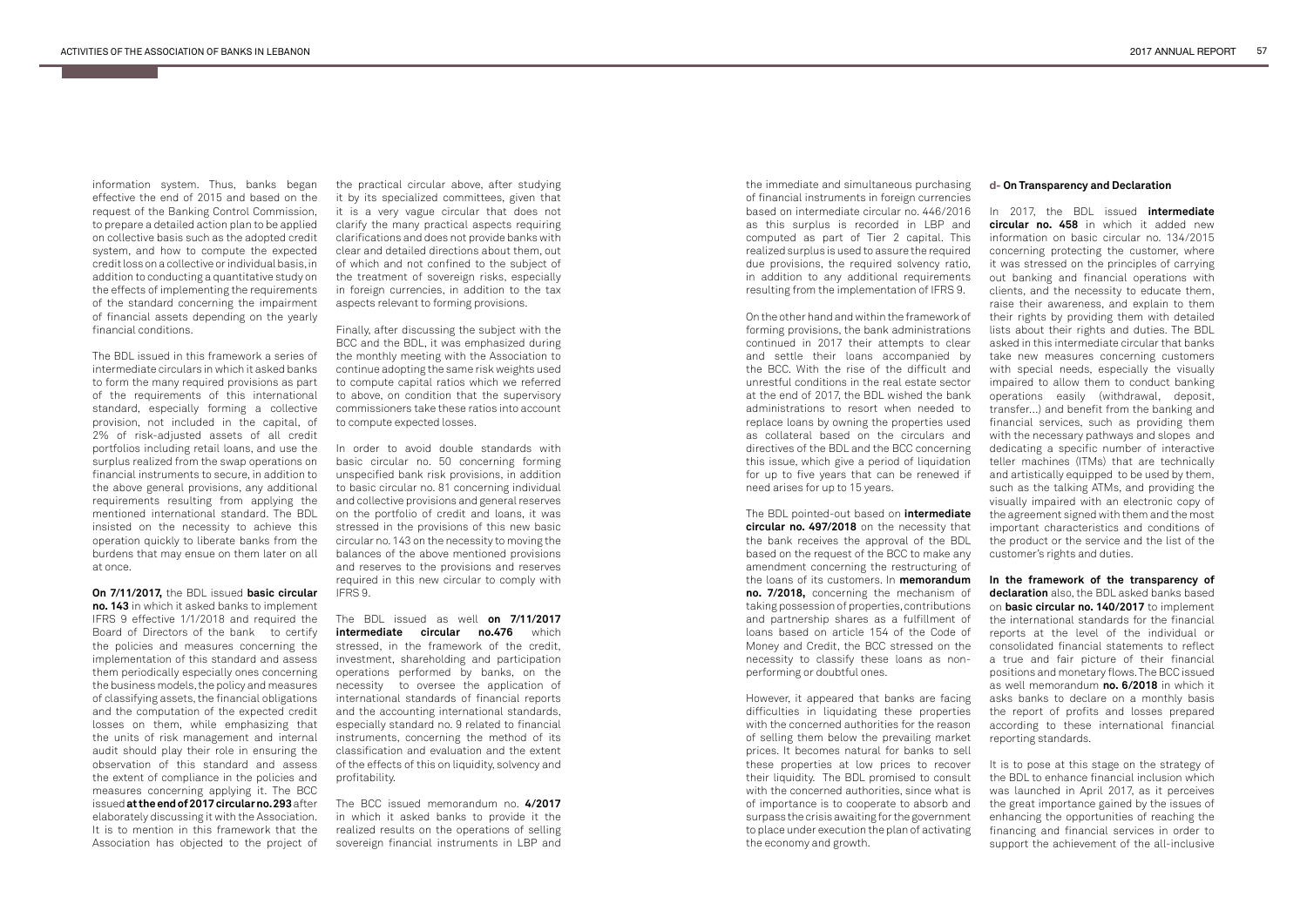and sustainable economic growth and reinforce economic and financial stability. It has worked for a while with the Association to develop the legislations, systems, and the regulatory frameworks that improve the spread of the financial and banking services and encourage innovation in this field. Facilitating and improving the means of payments that go in line with protecting the financial customer encouraged to a great extent the cooperation between the citizens and the Lebanese banking sector with innovative financial products.

**The BCC organized on 28/2/2018** a seminar on the subject of customer protection **(memorandum no. 5/2018)** which is related in a principal manner to financial inclusion due to the importance placed on informing the heads of units assigned with the implementation of the principles of conducting the banking and financial operations with customers and the transparency, principles and conditions of lending in banks and financial institutions (BDL circulars nos. 124 and 134) on this subject.

## **On Compliance with the International e-Standards on the Effective Resolution Regimes: Recovery Plan**

In consistency with the international standards issued by the Financial Stability Board on the principal standards of the effective resolution regimes, especially key attribute 11.5 related to the recovery plan, the BDL requested based on basic circular no. 141/2017 Lebanese banks to prepare a recovery plan to be approved by the Board of Directors to restore stability to their financial situation and to cope with any future difficulties in times of crises.

This plan must be written and adapted to the bank's size, to its level of expansion abroad, and to the degree of complexity of its activities and operations. The recovery plan must include the parties responsible for preparing, managing and implementing it, the parties responsible for monitoring the indicators that necessitate its activation, in addition to the

mechanism of communication between the recovery plan's various stakeholders, and to the stress tests, scenarios and assumptions that lead to the activation of this plan.

The BCC shall review and assess the recovery plan of the Lebanese banks and of the branches of foreign banks operating in Lebanon and shall ask them to make the necessary amendments in case of the presence of any deficiencies and/or weaknesses in it, and issued to this effect at the end of 2017 **circular no. 294.**

## **Corporate Governance at Banks and the f-Plan to Choose Alternate Members in the Board of Directors of Banks**

For information, the BDL had provided the Association with a draft circular concerning the plan to select alternate members of Boards of Directors. After studying the draft by its specialized committees, the Association asked to introduce major amendments to it to be in line with the Lebanese laws, especially the commercial law. One of the objections of the Association on the draft circular is that it was supposed to address independent board members, and not the members representing shareholders or executive members, whose choice and work are organized by circulars previously issued by the BDL and the BCC that banks had abided by. The Association also drew attention to the fact that the circular should consider the Lebanese legislations concerning the prerogatives of the general assemblies in nominating the members of the Boards of Directors and in defining their terms, and the attributes and qualifications required to be available in them.

After discussing these suggestions with the Association, we thank the BDL for taking them into account. It was also agreed upon that non-executive Board members ought to follow training sessions and workshops to improve their performance in overseeing the work of the institutions and developing them.

**On 6/10/2017,** the BDL issued **basic circular no. 140** concerning the plan of the Board of Directors in choosing a member in it, upon the end of the term of a member or the presence of a vacancy. This plan is to be prepared based on the strategy and future orientation of the bank by taking into consideration the structure of the Board and its culture concerning the availability of the appropriate skills, experiences and attributes in the members. The Board of Directors of the bank is also to identify the non-existing capabilities of the members of the Board and attempt to find these capabilities and present them to the general assembly. Banks are also to provide the BCC with a copy of the plan after approving it or amending it. And always within the corporate governance at banks, the BCC issued at the end of **2017 circular no. 292** in which it asked banks to provide it with their general strategy and business plan to achieve this strategy. The BCC mentioned that the general strategy and business plan should be prepared for at least three years, whereas the business plan is to be built on a realistic assessment of risks and on scientific and realistic assumptions concerning the economic and market conditions and competition, in addition to the competitive edges of the bank in comparison to other banks.

## **In the Framework of foreign placements gof banks and their clients**

Monetary and supervisory authorities continued in 2017 to monitor banks foreign placements in order to avoid investments in new risky financial instruments and the involvement in the currency and derivative products speculation.

The BDL asked, based on **intermediate circular no. 448/2017,** Lebanese banks to ensure that the total facilities granted by their branches and affiliated units abroad in a currency other than the domestic one, in addition to their placements in sovereign and non-sovereign debt in foreign currencies of countries in which they operate, not to exceed 60% of customers' deposits in foreign currencies other than the country's domestic currency at the concerned unit or branch.

The BCC also issued in 2017 **circular no. 288** in which it detailed, in addition to other information, the mechanism of computing the percent of loans and placements in sovereign and non-sovereign bonds in foreign currencies to the customer deposits in foreign currencies, and asked for a monthly statement about this level.

The Association had asked in its monthly meetings with the BDL and BCC, to exempt the units affiliated to the Lebanese banks in Iraq from the provision of item C from article one of the circular no. 62/1999 that prevents these units abroad from buying sovereign bonds issued by the host countries rated less than BBB (investment grade) except for the bonds of these countries issued in domestic currencies. The Association asked to allow these units working exclusively in Iraq to buy debt instruments in foreign currencies up to the limit of the capital detained at the Iraqi Central Bank, given that the domestic Iraqi authorities asked them to double their capital (up to USD 50 million) pointing-out that the risk of these bonds are lower than the exposure to the debt instruments of these countries in its domestic currency.

However, the BDL and the BCC stressed on the necessity to respect the constraints placed on the work of banks abroad out of which not to use liquidity in foreign currencies in the investments and placements of the external expansion.

 We also mention in the framework of **h**committing to the Basle standard to the **circular of the BDL no. 103/2006 concerning the academic, technical and ethical qualifications** required for persons entrusted with certain functions in the banking and financial sectors. The concerned committee in the Association often presented some suggestions deemed necessary to activate the implementation of this circular, especially cancelling the new certificates, as continuing in the trend of increasing the number of certificates and requiring all employees to earn them places unjustified burdens on banks in terms of the cost and time of the employees.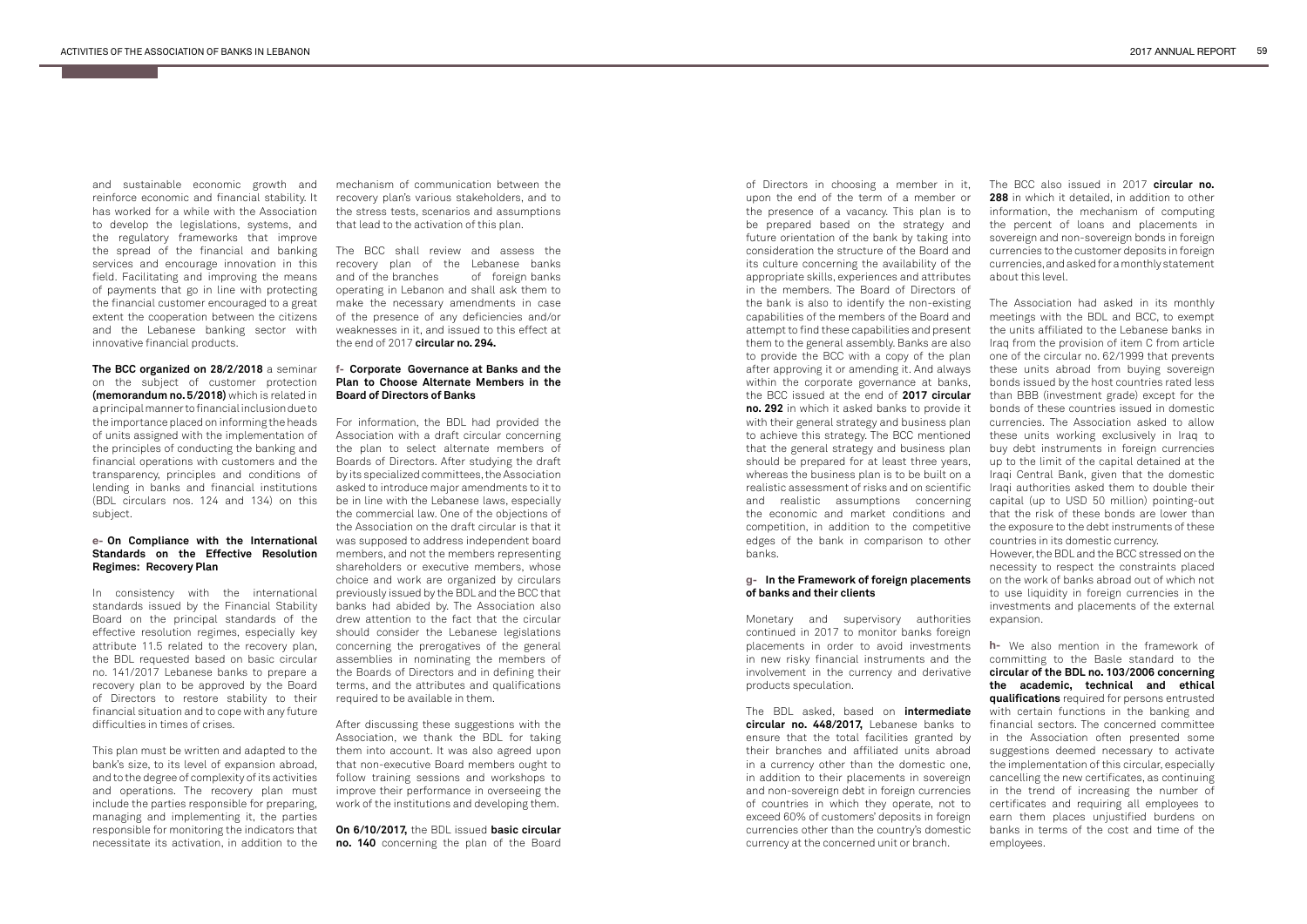In August 2017, the BDL issued **intermediate circular no. 470** by which it extended until the end of 2018 the periods to earn the required certificates for the employees included in the circular before the issuance of the amendment on 23/9/2013, and until 2020 the periods to earn the required certificates confined to the organized tasks, which were added in 2016 and 2017 to the "schedule of organized tasks". On another hand, this circular is not confined to banks and financial institutions but included also the "lending counters".

The BCC issued **circular no. 289 dated 25/10/2017** to follow on the extent of the commitment of banks and financial institutions by the provisions of circular 103 above.

### **BDL Intermediate circular 437/2016 irelated to the operations in financial instruments and products.**

After the BDL extended based on **intermediate circular no. 459/2017** the period of complying with the provisions of article 5 of circular 437/2016 mentioned above until year 2017, in response to the request of the Association, this latter wished for another time during its monthly meetings with the monetary and supervisory authorities to postpone working with this circular to provide ample time to study it further, especially that the many meetings held by the working team of the Association with the legal department at the BDL and with the BCC and the capital market authority did not result in an agreement taking into account the ability of medium and small banks to continue offering financial instruments services to their customers without resorting to establishing private intermediary companies as stipulated in article 5 of the circular, given that its cost is not in conformity with the return due to the narrow market size and the difficulty to find correspondent banks to deal with such companies.

The BDL extended based on **intermediate circular no. 480/2017** until 30/6/2018 the period granted to banks to settle their status.

It informed the Association that it will not postpone the work in this circular for a third time, stressing that this circular would leave for the bank the freedom to establish a brokerage company or keep separated accounts, and in this situation, it will be left for the capital market authority, in accordance with the law, to assume additional duties for supervisory purposes such as being informed, for example, on the rules of compliance, the performance of the risk committee, and the work of the Board of Directors, whereas the law does not permit this authority to not implement based on a memorandum of agreement signed between the two supervisory authorities to prevent supervisory duality as asked by the Association.

## **New circulars aiming at enacting lending to 02the private sector**

Banks continued in 2017 their expansion in lending the private sector, despite the large challenges faced by the country in the critical and grave period witnessed by the region. The amount of these loans increased to LBP 90,931 billion at the end of the year or by 5.5% compared with the preceding year.

Banks also continued in 2017 granting concessional loans with assured economic and social benefits, benefitting from government subsidized interest rates and from the many incentives and reductions in required reserves and the facilities provided by the BDL.

However, in 2018, the trend of growth in these loans started changing after the BDL resumed its support to the economic sectors including housing loans, as it continued this support but through supporting the interest rate on concessional loans instead of giving banks direct facilities to be relent by them at low interest rates. We will return to this subject later on.

Returning to 2017, after the Association expanded to the fire-brigade the scope of the protocols of cooperation in which banks grant concessional housing loans, the BDL issued **intermediate circulars no. 451 and 450/2017** to include them in the concessional loans package that benefit from reductions in required reserves or to benefit from facilities to banks against these loans when the amounts of required reserves for these mechanisms get depleted. The BDL also increased based on the two circulars above effective 7/2/2017 the percent of exemptions of required reserves (to 90%) and the percent of facilities provided to banks, and this for the housing loans subject to the protocol of cooperation with the Public Corporation for Housing, in addition to some other housing loans.

In 2017, the BDL continued expanding the scope/list of loans benefitting from the reduction in required reserves or from the facilities to banks based on **intermediate** 

**circulars nos. 460, 462, and 475** to many beneficiaries, especially the housing loans granted to the employees of the committee overseeing the social security administrations, and loans to finance the working capital to the industrial institutions for exports, and finally to the housing and non-housing loans in USD granted to the Lebanese expatriates. Whereas it established a ceiling for all housing concessional loans of LBP one billion and USD 800 thousand per loan.

It has become known that these financial incentives innovated by the BDL and that banks contributed effectively to their success, which brought back to the LBP its role as a tool of lending in the market, contributed in the previous years to activating internal demand and economic activity, and creating job opportunities through supporting small and medium enterprises in productive sectors, whereas the support for housing loans contributed to secure the social stability. The support of the BDL to the educational loans provided for the new generations equal opportunities to build a future. Concerning the support for environmental projects and alternative energy, the BDL helped preserving a low-polluted environment and ensured a saving in energy cost on the budgets of families, institutions and the government.

In order to preserve this lending trend, the BDL extended until 15/10/2017 **(intermediate circular no. 444/2016)** the period of the benefits to banks from the facilities it provides them with at an interest rate of 1% to grant concessional loans in return, and allocated for these facilities the sum of LBP 1500 billion, out of which LBP 900 billion for housing loans. **It then secured on 19/10/2017 based on intermediate circular no. 475,** new facilities to banks amounting to LBP 700 billion and always at an interest rate of 1%, and USD 500 million at an interest rate equal to the highest level of the federal funds rate, and this in return to continue granting concessional loans to the housing and many productive sectors specified by the BDL. However, it decided in return and always based on this circular (475) stopping benefitting the new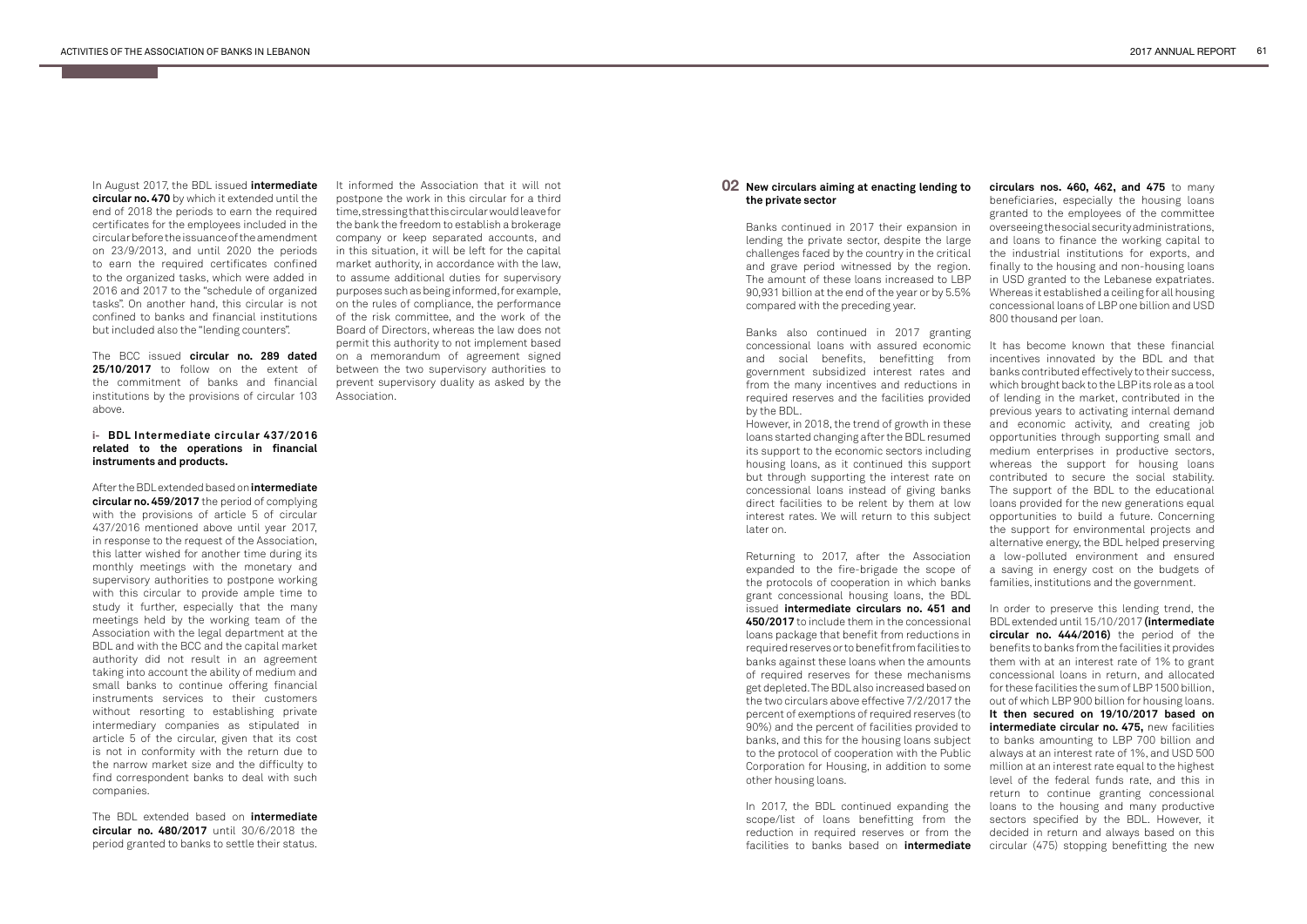concessional loans granted after 20/10/2017 from the deductions in required reserves due to the depletion of these reserves at banks, whereas the previous outstanding loans remain benefitting from this deduction.

However, at the beginning of 2018, and after the appearance of the need to manage liquidity at the BDL with the necessity to keep these concessional loans without creating a financial bubble, the BDL reorganized this support in a way that does not threaten monetary stability or create inflation. Thus, it issued on **1 February 2018, intermediate circular no. 485,** by which it stopped the direct lending that it used to provide banks with to grant new concessional loans and which was not used yet, whereas it encouraged in return banks to continue granting these loans in 2018, but from their own liquidity, with the BDL continuing to subsidize interest rates only. The BDL will provide up to the sum of LBP 810 billion as a support to all new concessional loans granted in LBP until the end of 2018, and USD 460 million for loans granted in USD, out of which LBP 750 billion to support the interest rates on housing loans to be distributed depending on the share of each bank in the housing loan market, awaiting the plan of the government to support the housing sector.

Due to the confusion that appeared in the market and the media concerning housing loans, and after following this subject during the monthly meetings among the monetary and supervisory authorities and the Association, it was agreed for banks to commit to all housing loan contracts that were signed with customers including the interest rate conditions and maturities, without the possibility of introducing any amendments to them. These loans will be included in the expected support package for 2019 as part of lists of names that banks will inform the BDL and the BCC about for follow-up. It is to note that banks will bear the cost of subsidy of the housing loan contracts that lists have been sent about to the BDL until 15 March 2018 as well as bearing the differences in subsidies until 12/31/2018.

It appeared from the statistics of the BDL that the size of the approved housing loan portfolio that is required to abide by does not exceed USD 300 million with an interest rate differential of 3% that banks may bear in 2018. The BDL stressed that the housing policy or any other industrial or agricultural ones will be in the future the responsibility of the government and not the monetary authorities.

On the other hand, the BDL stressed on the need for banks to make sure that the concessional housing loan ought to satisfy the adequate conditions, especially that it should be for the purchase of the principal house and that it should not be sold or the loan paid in advance before the passing of seven years. **The BCC issued as well memorandum no. 9/2018** in which it asked banks to make sure that the concessional housing loans granted to their customers, based on the two basic circulars no. 23 and no. 84, were used for the intended purpose, and to provide it with a list of concessional loans not satisfying any of the required conditions, such as for example, the customer benefitting from several housing loans or using the real estate collateral for other facilities.

In order to observe the proper implementation of basic circular 80/2001 related to loans and facilities that benefit from the subsidy of the debit interest rates on the facilities granted to the industrial, touristic or agricultural sectors, the BCC issued **circular no. 291/2017** by which it asked banks and financial institutions to undertake concrete internal measures and provide it with specific statements.

On the other hand, and always in the framework of facilities to the productive sectors, it is to pose on the important decision of the BDL, which created a firm cooperation between the financial and the knowledge economy sectors known as intermediate circular no. 331/2013, and on the success achieved by its implementation during the previous four years which caused the monetary authorities to continue providing the financial support to this emerging sector effective 2017 and over the long term. It became known that this circular encourages banks on performing a role exceeding their developmental one as it addresses directly the capital of firms instead of bank lending where banks are allowed to contribute within specific percentages of their capital (up to 4%) to the capital of the start-up projects, incubators, accelerators, and venture capital companies on condition that their activities center around the participation in the capital of "start-up companies" in Lebanon in which and through them, they see the possibility of growth and the ability to achieve profits. The activity of these companies is to center around the knowledge sector, which is based on information technology and the knowledge economy, and to operate in Lebanon and employ Lebanese labor force. One of the most important features of Lebanon is its human capital and its specialized cadres, and its productive and qualified capabilities, which prepare the country to compete at the regional and international levels in all fields.

At the beginning of 2017, the BDL issued **the two intermediate circulars no. 452 and 454** about this subject in which it stressed on the responsibility of banks and venture capital companies in ensuring that the uses of funds resulting from the above-mentioned facilities are conducted in the proper manner, especially by holding companies, and that these facilities are not to be used outside Lebanon except for the coverage of specific expenses.

The BCC issued as well **in 2017 circular no. 287** which carried detailed information to banks on how to apply intermediate circular 331, then it asked in **memorandum no. 1/2018,** to be provided with information on the contribution of banks to start-up companies, incubators, accelerators, and venture capital companies.

It goes without doubt that the scientific and technological developments impose on our world to reconsider the nature, role and relationships of governments, the society, markets and individuals and it has become

known that the knowledge economy in itself can help in enlarging the national economy, attracting new investments and creating new jobs for an important segment of our youth.

Banks have a very encouraging experience through this intermediate circular 331, as the amounts of their investments in startups exceeded USD 368 million and they have a financing capability for this purpose approximating USD 750 million (or the equivalent of 4% of their capital) and they also contribute to the eight established investment funds. And due to this circular too, Lebanon witnessed an increase in the number and the amount of the investments in start-up companies so that the number of start-up companies in Lebanese incubators reached 800 institutions securing directly and indirectly close to 9000 job opportunities. The best evidence on that is the report of the "Global Entrepreneurship Index" for 2018. This report showed the fast development and growth in the environment of entrepreneurship in Lebanon. Out of the 54 countries included in the report, Lebanon occupies now the second place in the index of embarking on Entrepreneurship, and the fourth place in the developmental impact of Entrepreneurship in innovation, and the fourth place also concerning the sum of the activities of Entrepreneurship in their early stages. The knowledge economy today represents 1.5% of the Lebanese GDP. Lebanon occupies only after four years on launching this sector, the first place among the beginner countries with Knowledge in the MENA region and the eighth place among the beginner countries in the world.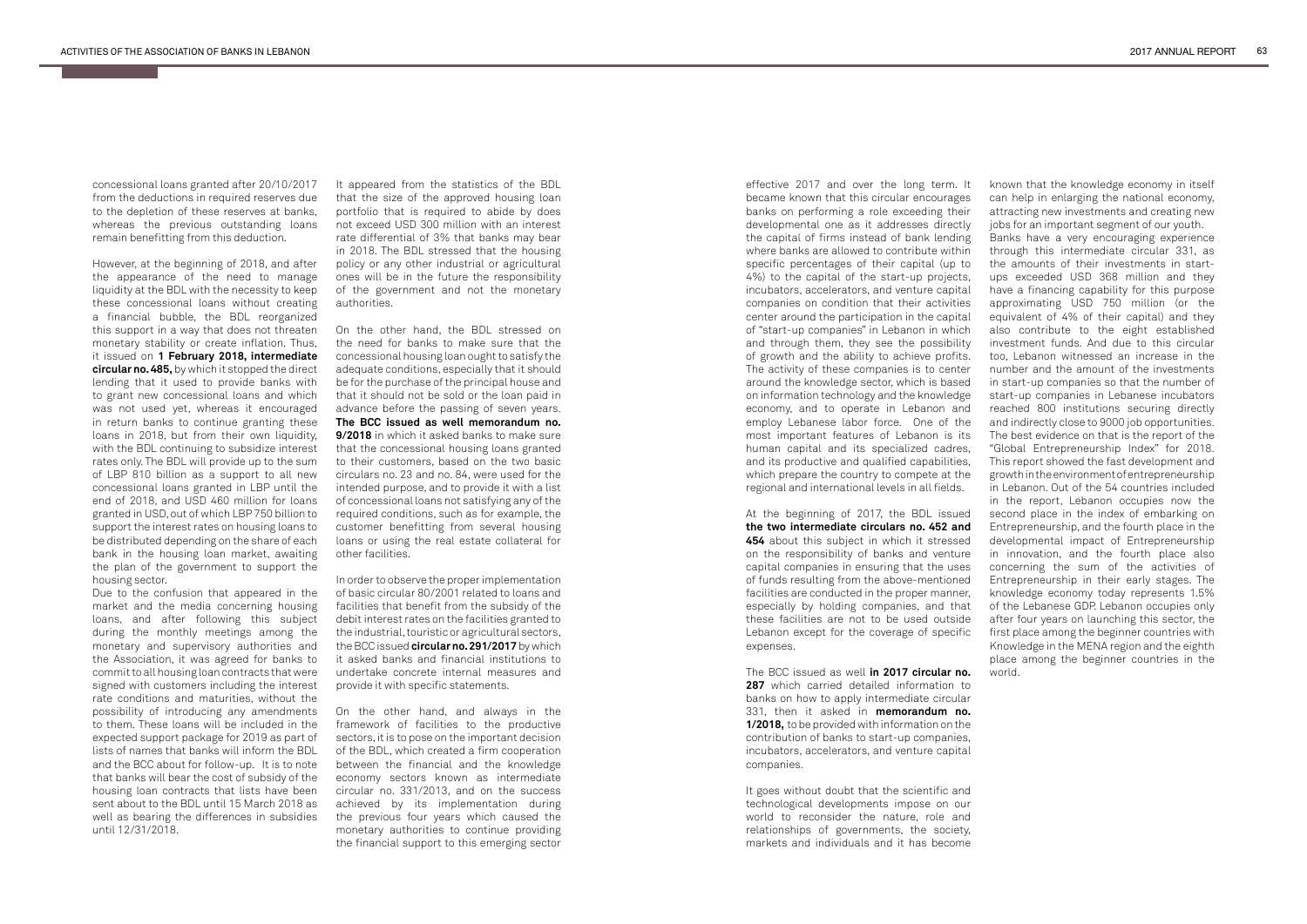## **II-** PROFESSIONAL ISSUES

The Association continued in 2017 to periodically send circulars to banks on the Beirut Reference Rate (BRR) in USD and in LBP. These rates fluctuated in 2017 on the USD between a minimum of 6.54% and a maximum of 6.83%, and on the LBP between a minimum of 8.61% and a maximum of 10.70%. These rates allow banks, after adding the quality of credit risk and profitability concerning facilities and loans in USD and LBP, to determine the prime debit rates.

## **SOME BANKING OPERATIONAL ASPECTS 01**

## **FIGHTING MONEY LAUNDERING AND TERRORIST FINANCING AND EXCHANGE OF 02 INFORMATION FOR TAX PURPOSES**

## **a- Rationalizing Interest Rates Market**

On the other hand, it was lately agreed between the Association and the BDL to place the BRR on the page of the BDL. It is to mention that the Association has been computing these rates monthly and circulating them to banks since April 2009, or close to ten years, though the method of computation has been revised a year ago and most banks adopt these rates. The rates increased in USD and especially in LBP in 2017 compared to the previous vear after the crisis that developed in November due to the resignation of the Prime Minister. This resignation caused high pressures in the exchange and interest rates markets, reflected in a conversion wave from LBP to USD reaching an unprecedented level and a wave of capital outflows that was largely limited by the administrations of banks through their solid cooperation with the BDL and through their strong relationship with large depositors. These pressures resulting from the crisis caused an unprecedented increase, in their turn, in interest rates especially credit ones in both the USD and LBP markets. High credit interest rates on the LBP cause depositors not to convert from LBP to USD, faced by high credit interest rates on the USD that prevent the transfer of funds outside Lebanon, and even contribute to attracting them.

### **b- Law no. 64/2017 and the tax basket that affects banks**

But after the situation returned to normal at the beginning of 2018 where the USD was

offered in the market, the credit interest rates remained at the high level they reached at the end of 2017 as the average deposit maturity increased from 40 days on average to four months. The BDL encouraged in its monthly meetings with the Association on preserving these levels that created a balance in the market as 47% of deposits at banks were renewed with some being placed for a one year term. The level of interest rates tends to increase world-wide as well with higher margins in the Arab region, and there exists a competition on foreign currency liquidity in the region.

## **a- Fighting Money Laundering and Terrorist Financing**

**In 2017,** the Lebanese Parliament passed **law no. 64** which created a large number of taxes and fees that mostly affected the banking sector, in order to finance the new salary scale in the public sector.

The Association strongly objected to the relevant authorities on these taxes that are unfair to the banking sector and conducted intensified calls with the concerned responsible officials to remedy the situation stressing on the risks of these tax burdens on the banking sector that are rarely if not to say impossible to find in terms of nature and size in the world, not only in advanced countries but also in emerging and developing ones.

Law no. 64/2017 included in article 17 three major amendments to article 51 of Law no. 497/2003. The first of these amendments stated that the interest tax on banks (currently 7%) is considered as a burden reducing income and not a tax deducted in advance that reduces profit tax. This amendment caused tax dualism which is at the heart of the problem. The second amendment is represented by enlarging the scope of this tax to the Certificates of Deposits in LBP and USD issued by the BDL and subscribed to by banks.

The mentioned taxes are then followed by a third one unprecedented in the world levied on the interbank operations among banks on one hand and between banks and the BDL on the other. Thus, the siege of the banking sector became complete by a fence of income tax on profit at a rate of 50%, if we add to them the income tax on profit of 17% which is the only just tax among this enormous flood of tax payments. The income tax on profit in its narrow form is the only tax that banks pay on their income in the world, except in Lebanon.

Here, it is necessary to mention that bank deposits at the BDL, including the Certificates of Deposits and other accounts, have their banking logic. They constitute, first and foremost, liquidity used by banks to complete the lending operations and to secure the uniformity in the means of payments in their internal and external sides. They represent, second, a protection to the exchange rate of the LBP, and thus the most important stability factor to the incomes of the Lebanese. They finally represent a principal tool within the reach of the BDL to manage bank liquidity, on one hand, and to secure the liquidity of the economy for the purpose of keeping it away from inflation or recession on the other.

Concerning taxes on the operations of banks with the BDL and between each other, or taxes on interbank, they are not within the norm and lay the foundations for a large and complex ambiguity in managing the financial system.

The banking sector continued in 2017 to spend its utmost efforts to combat money laundering and terrorist financing and to comply with the related international standards. The monetary and supervisory authorities, the Association, and banks' administrations adopt "the best practices" in this domain from strengthening the rules, pacts and ethics of the banking

profession, to emphasizing the operation of preparing and developing the systems, and training the qualified human cadres.

In order to fortify the banking relationships with the world and solidify the firm and continuous commitment of the Lebanese government to applying international standards to keep Lebanon on the world financial map, the Association and the monetary authorities pursued for more than

This approach does not fall at all in the interest of the government and the management of public money. The Association is still following this issue with the relevant authorities to remedy the subject.

The return on equity that revolves currently around 10% to 12% will tumble to low return on investment levels making it impossible for investors to embark on investments, at a time when banks are in need to increase their capital to continue financing the state and the private sector. For information, loans to the private sector in the current Lebanese situation constitute the only source for economic growth with the dearth of investment and the external payments gap.

The banking sector constitutes in its current financial and human capabilities, besides the Lebanese army, the two pillars of monetary, financial and social stability in the country. Some would like to harm a sector that succeeded in attracting the savings of the Lebanese, in accompanying the modern professional rules, and in financing the state and the economy. The continuation of success requires capital, capable human resources, and the modern techniques and systems of business, in addition to quality, the usage of international standards, and capabilities in competition. Thus, the tax policy and measures that were imposed on the sector could prevent its development.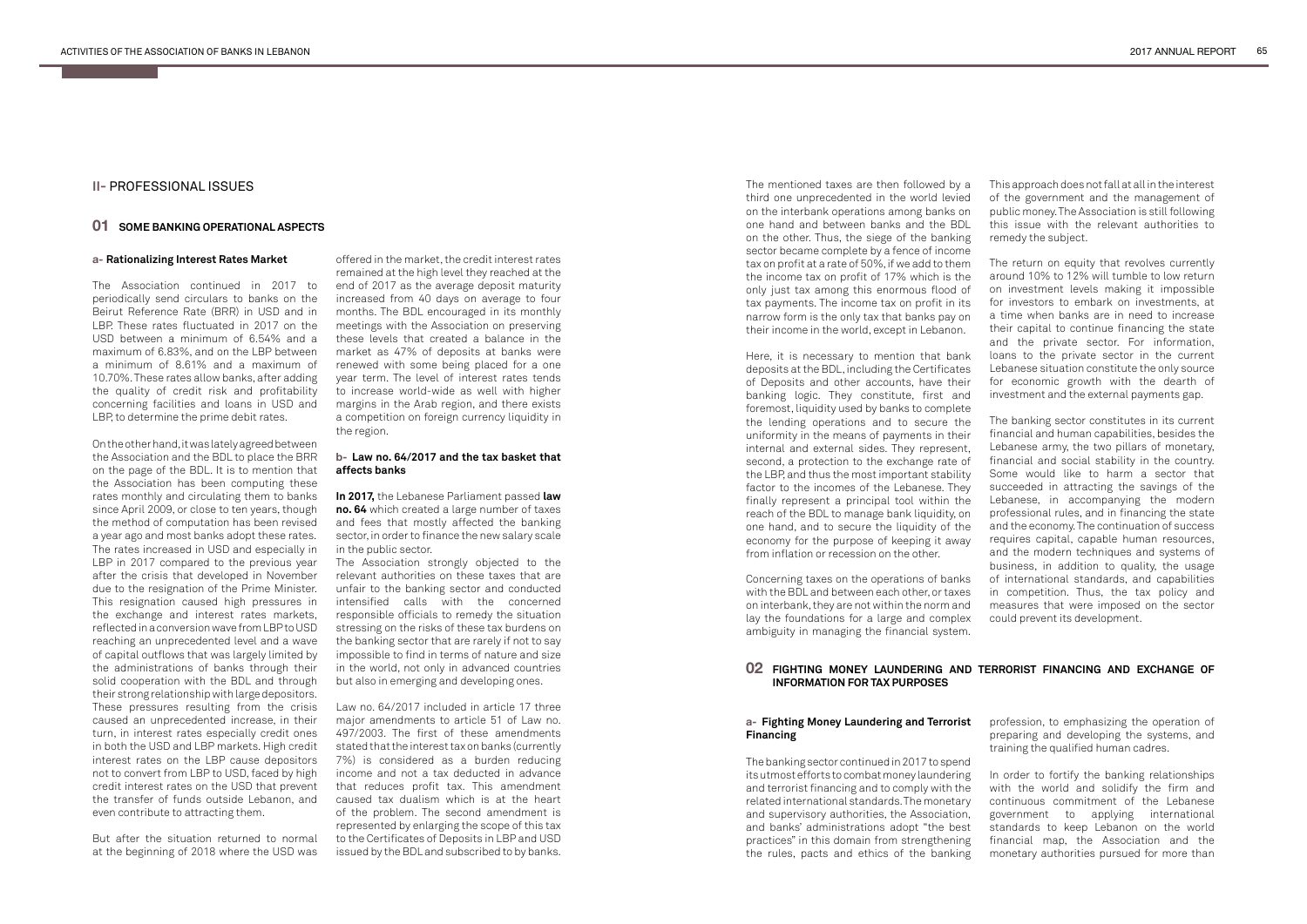four years with the politicians to have the Lebanese parliament pass the four important financial laws (nos. 53, 44, 42, and 55 mentioned in the previous reports) allowing the country to comply with the international guidelines, with the last compliance being the commitment of banks to apply the standards of exchange of tax information with the foreign signatory countries and through the Ministry of Finance.

The BDL also issued several circulars guaranteeing the transparent practice in the banking sector, which protects our relationship with the correspondent banks abroad. This is a principle matter, as any banking sector fails from surviving whether in Lebanon or the world, if it is not committed to the transparent dealings or in contact with the international correspondent banks. This subject is also of utmost importance to Lebanon as the dollarization rate in it is high. This commitment facilitated the issue of financing in Lebanon as the Lebanese banking sector was able to finance the private and public sectors in a very natural way, despite classifying Lebanon by moderate grades, and the high political and security challenges it faces, and despite bearing the consequences of the regional disturbances and tensions. Thus, FATF considered Lebanon to have met all international requirements.

On the other hand, it has become known that the Lebanese banking sector complies with the sanctions adopted in the United Nations, the United States and the European Union, and prevents any attempt at violating or circumventing them for the purpose of preserving its reputation and international standing and the protection of the interest of its shareholders, depositors and customers as well as its clear and good relations with correspondent banks.

The commitment of the financial and monetary authorities and banks' administrations to the standards of the international banking industry and the international demands including American or European sanctions is one of the necessary commitments subject to the Lebanese laws and systems, especially to the Law no. 44/2015 and circular no. 137/2016 issued by the BDL, and executed through the mechanism developed by the BDL and accepted by the foreign authorities including the US Treasury. It is a commitment to the national interest before being for a narrow banking interest. We mention in this context the new legal formulations passed in the US Senate and House of representatives committees under no. S.1559 on 5/10/2017 and under no. HR3329 on 25/10/2017, knowing that placing them under execution needs the issuance of a joint law for the two formulations and also to a list of measures issued by the US Treasury.

## **The visit of the Association's delegation bto Washington D.C. and New York in October 2017**

The delegation of the Association of Banks in Lebanon participated in the joint annual meetings of the IMF and World Bank that are held in the US capital, and also in the annual meeting organized by the Federal Reserve Bank in New York centering around "Combatting Terrorist Financing and Reinforcing the Relationships with Correspondent Banks".

The delegation held over the period 10-13 October a series of meetings prepared by the international law office of DLA PIPER which has been in charge of the interests of the Association for the last five years. The visit included first, the key concerned members of the House of Representatives and Senate, especially the involved executives of the committees in charge of the draft law related to Hizbullah, HIFPA 2017. The visit also included the high concerned executives in charge of Lebanon in the Department of State and the National Security Council/White House. The delegation of the Association also held an important business meeting at the US Treasury with the new Deputy Secretary of State for fighting money laundering and combatting terrorist financing. The Association aimed from these meetings to isolate the Lebanese economy from the

It becomes necessary to emphasize again that the visits that the delegations of the Association persisted on paying over the last five years to the US Congress, the US Treasury, the State Department and the National Security Council, and the meetings with their responsible executives in charge of the Lebanese dossier, were able to withdraw from the legislations what hurts the Lebanese economy and the Lebanese banks. This is to the advantage of the whole country and not only banks, as the banking sector has become the guardian of all the savings of the Lebanese, and its deposits belong to all its social constituents and to all individuals and all families that own monetary and liquid savings. Continuing the correspondence relationship with banks is truly an extremely vital issue as well as a necessary condition for the business of the Lebanese banking sector with the world, as a service to the Lebanese spread all over the world and to the resident Lebanese also. This movement, especially towards the United States of America, is launched also based on the fact that the Lebanese economy is dollarized to a great extent, and using the USD in financing Lebanese payments with international markets requires solid. organized and trustworthy correspondence relationships with the US banks in New York. The business rules that our banks respect are the same ones respected by all banks in the world, including US banks towards US citizens and US companies.

negative repercussions of the new legislations, on one hand, and to fortify the banking sector against the possible complications that may result from the new legal formulations. The delegation of the Association stressed repetitively that the current legislations are sufficient, which negates the need of an additional legislation especially that the banks succeeded in applying the compliance rules through the mechanism developed by the BDL and accepted by the international authorities, including the US Treasury.

The delegation of the Association of banks in Lebanon also participated in the conference organized by the Union of Arab Banks, the Federal Reserve Bank and the IMF on the topic of "The American Middle-Eastern Dialogue with the Private Sector" on 16 October 2017, in which participated VIPs composed of financial decision-makers and involved executives in the USA, such as the General Secretary and the executive Vice-President of the Federal Reserve Mr Michael Hild, and the new Assistant Secretary of the US Treasury for combatting terrorist financing Mr Marshall Billingslea, as well as Arab responsible executives including Ministers, Governors of Central Banks, and bank Presidents. The President of the Association inaugurated this conference whereas the delegation of the Association to New York conducted business meetings with the US correspondent banks.

As in the past, the visit aimed at preserving the interconnection of Lebanon with the world and at maintaining the Lebanese international banking relationships which are vital to all Lebanese and to their interconnection with the outside world whether through their dealings with the international markets or through their family ties with the Lebanese diaspora in the world.

The Association confirmed in all its meetings with the concerned executives of correspondent banks or with the Congress and the US Administration its commitments to the international banking rules including especially the US ones, as most operations are conducted in USD and through the US correspondent banks. The administrations of

these banks expressed to the delegation of the Association their relief, as the relationships are characterized by objectivity and continuity due to the proper risk management at the Association on one hand, and due to what characterizes this relationship from transparency, speed, and accuracy in exchanging the information concerning banking operations on the other hand. In summary, the delegation of the Association stressed to the US administration and to the correspondent banks that no collateral damages ought to accrue to Lebanon, its economy and banks from the new legislations or their applications.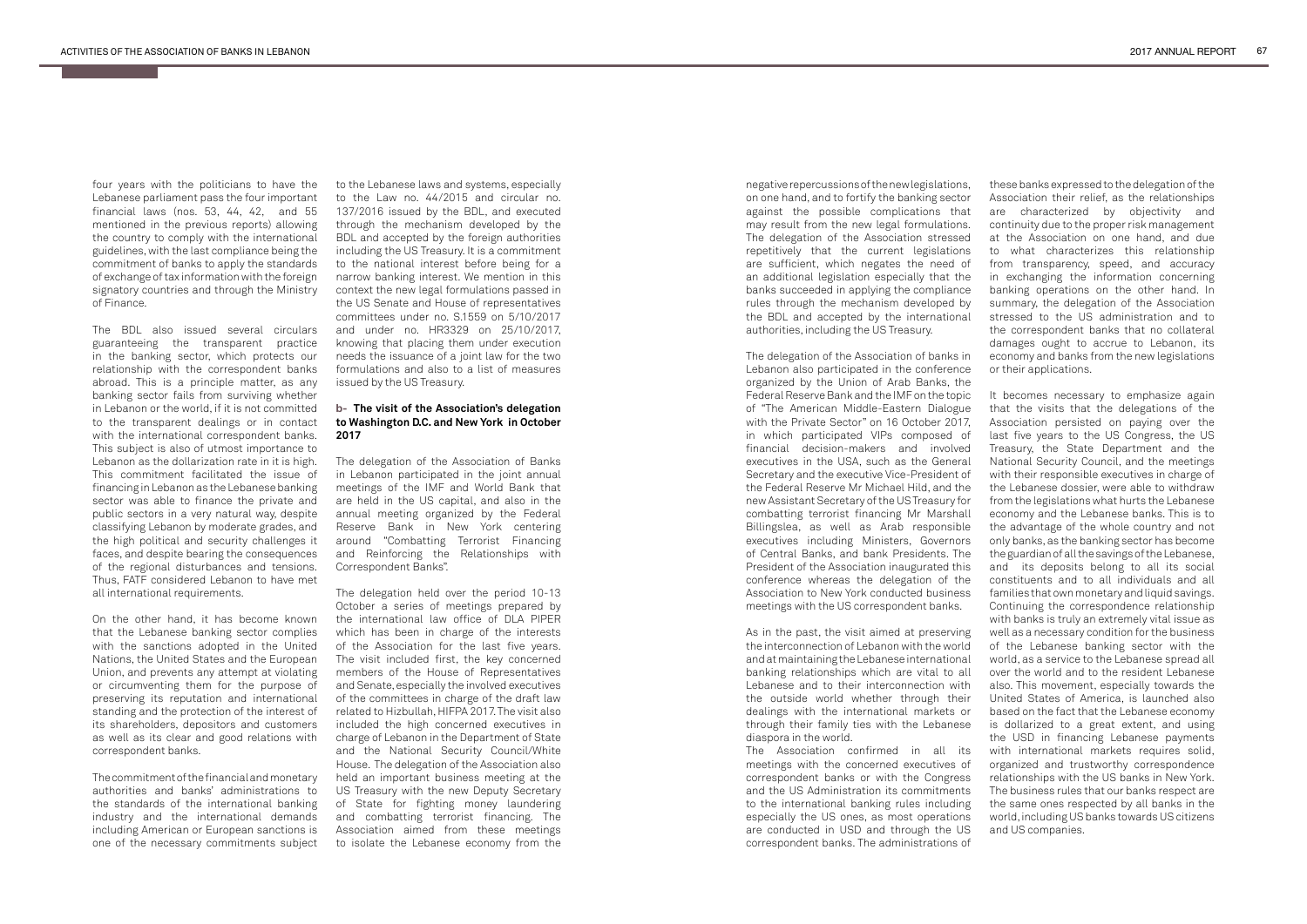**At the level of cybercrimes,** it has become **c**known that developing the payments systems, the larger use of the financial techniques and developing these techniques have become necessary and inevitable issues, as they reinforce economic growth. However, this technical development allows cyber criminals to resort to several piracy methods that affect the banking sector, out of which forging some electronic mails to transfer money, in addition to other modes requiring the penetration of the financial system of the institution then asking for a ransom to repair the damage.

In the piracy operations of today, the confrontation should not be at the individual level, or at the level of each country alone, as it is emphasized by the BDL in all international meetings. If funds leave one country for the other in the absence of cooperation between banks imposed by law, the funds would have been lost and it would be hard to recover them.

In this framework, the BDL issued at the end of 2017 **basic circular no. 144 concerning the protection from the acts of cybercrime,**  in which it asked banks and financial institutions to prepare policies and make preventive arrangements and take measures against the acts of cybercrime of financial nature, especially adopting strict rules to examine electronic mail and verify the identity of the users and the techniques of complete and secure coding for the important reports to prevent manipulating them. This precaution relies in a principal manner on the "Cybercrime Prevention Guide" issued on 20/10/2016 by the BDL, the Special Investigation Commission, the Association of Banks in Lebanon, and the Cybercrime and Intellectual Property Rights Bureau at the Judicial Police. The compliance department in the bank or financial institution ought to apply the provisions of this circular.

## **In the framework of combatting tax devasion**

It is to mention that the G20, and in compliance with the US legislation known as FATCA, elaborated the international agreement to prevent the non-residents from evading

paying their taxes on the funds owned outside their countries or outside their countries of actual residence. Tax exchange is considered the gate to prevent tax evasion in this domain. Thus, Lebanon had no choice but to join the agreement to prevent placing its name on the list of non-cooperative and non-signatory countries. In October 2016, the Lebanese parliament passed the new Law no. 55 on the exchange of information for tax purposes.

**In 2017, the Ministry of Finance issued the**  decree no. 1022 concerning specifying the detailed implementation of subparagraph 3, of paragraph "six" of expedited Law no. 55 of 27/10/2016 (law on the exchange of information for tax purposes) to be effective beginning July 1, 2017.

The BDL issued **on 21/7/2017 basic circular no. 139** which includes the principles and the work mechanisms and the protection measures that are to be adopted by banks and financial institutions for reporting and declaration, with an obligation to identify the financial accounts that are to be reported and to submit electronically "the declaration of information" directly to the Ministry of Finance.

It was realized that the Europeans did not include Lebanon on any lists of noncooperative countries concerning the exchange of tax information. All this contributes to the strengthening of the financial and economic conditions in the country.

The BDL indicated in its monthly meetings with the Association that it will not play the role of the intermediary in receiving the information and then sending it to the Ministry of Finance, and it is better for the banks to provide the information to the Ministry directly. It also clarified that the OECD does not accept for the information to be sent in an encrypted form, and thus the protection of information will not be the responsibility of the Ministry of Finance. In the same context, the Association indicated again that there are many countries (29 countries), that Lebanon finds an interest in exchanging information with, that refuse despite joining the international agreement to sign with Lebanon on information exchange for several reasons (sufficiency of legislation, information security, information secrecy..) and this to protect their interests, whereas Lebanon ruches for reasons not understood or justified to sign the exchange agreement with a list of 60 countries. The Ministry of Finance excluded, in its implementation decree on the Law of exchange of tax information, the signing of agreements with the African countries which protects the Lebanese community in them from the negative repercussions. It remains that no effort was made to prevent exposing the Lebanese communities in all continents, especially in Europe and the USA, which deserve from us a similar gesture by at least passing one legislation.

The Association had pointed-out to the tax territoriality, which is the essence, the spirit and the philosophy of the tax system in Lebanon, necessitating subjecting residents and non-residents to the tax on their earned incomes on Lebanese territories, irrespective of their place of residence, which requires annulling article 69 of Law 144/1959, or annulling the tax of the third article on the return on non- transportable capital outside. This annulation may encourage Lebanese immigrants to choose Lebanon as the place for tax residency, paying taxes on incomes generated in Lebanon excluding the ones earned abroad. Keeping it with Lebanon joining the agreement of tax information exchange will largely limit the propensity of the non-resident Lebanese to move their economic residency to Lebanon.

And while waiting for the date of commitment to the implementation in September 2018, the Association will resume the contacts with the relevant authorities, whereas the banks will resume internally the classification of the customers between resident and nonresident.

The Association had organized from the beginning of 2017, in partnership with "Deloitte", a workshop with banks on this subject in which a draft manual on Common Reporting Standards (CRS) which is being prepared by "Deloitte" based on the request of the Association was discussed.

Banks on their part completed all that is required and necessary to comply with the declaration and have become ready. It remains for the Ministry of Finance to secure a trusted mechanism to protect the issued information and especially to protect the information that countries could send, especially the European ones, with the European General Data Protection Regulation (GDPR) being put into effect on May 25, 2018.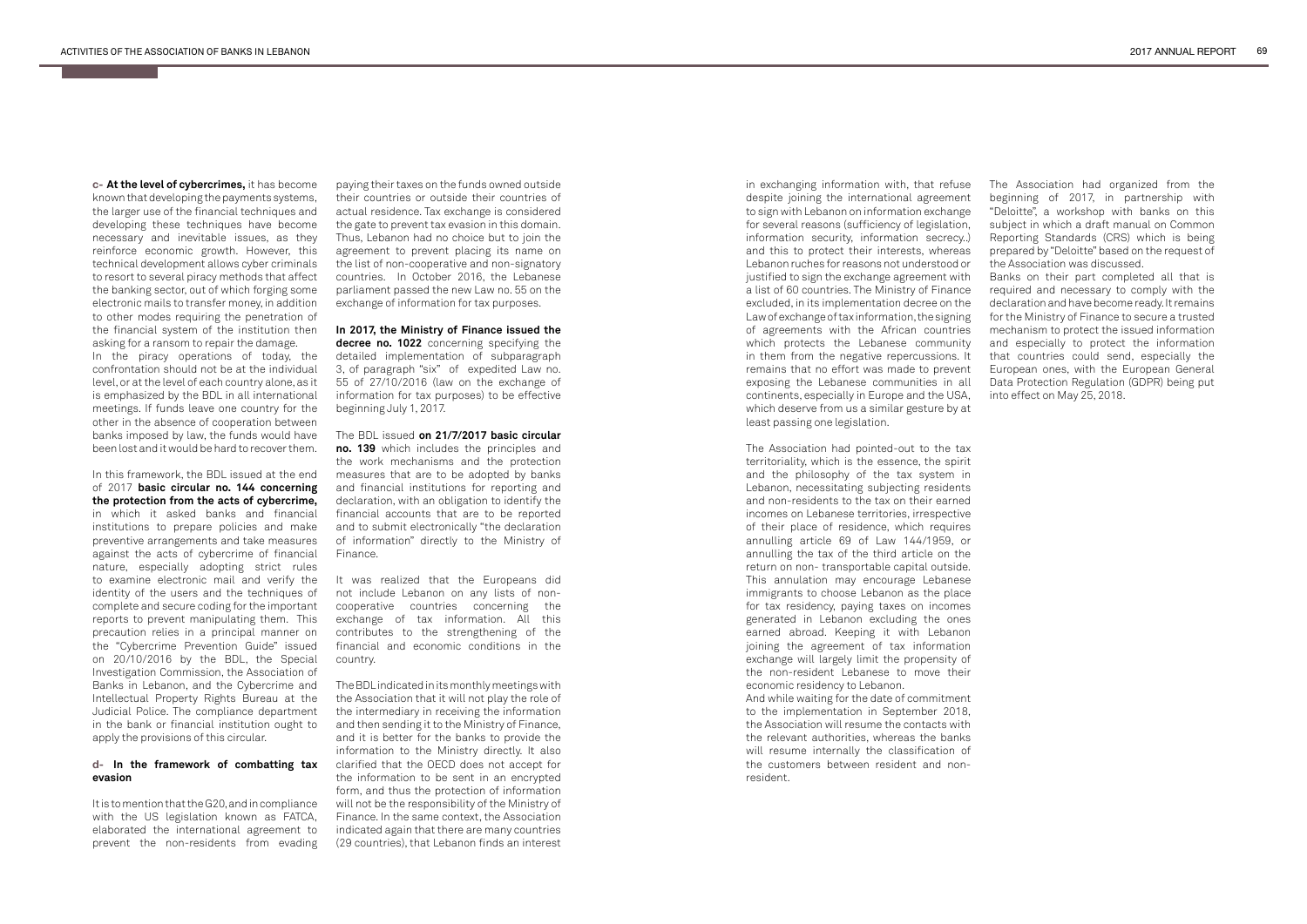## **INTERNAL AND EXTERNAL PRESENCE OF THE ASSOCIATION AND ITS COOPERATION 03 WITH THE ECONOMIC BODIES**

#### **a-At the internal level**

ABL reiterated in 2017 its commitment to the national public interest, while showing its concern to intensify its presence and reinforce its leadership position as one of the major economic groups in Lebanon. This was specifically achieved through the following means:

> On the level of documentation and internal library, the ABL continued to update its data bank and press archives (1990-2017) and enrich its library periodicals (1553 specialized works and 60 periodicals in Arabic, French, and English). It is to note that the ABL places, at the disposal of banking staff, specialized researchers, university professors and students a full series of documents and references that they may need.

> Finally, the Association continues to update its Internet site (www.abl.org.lb) which allows the user of this site to obtain information in

- Its Monthly Bulletin in three languages<br> **•** (1999 issues are result distributed (1200 issues per month, distributed equally to subscribers and media representatives in Lebanon), The Economic Letter in English includes a brief overview of the evolution of the major sectors of the Lebanese economy, with statistical tables and figures, and of which 1100 electronic copies are distributed to banks, institutions, individuals, and associations, in addition to a number of subscribers in Lebanon and abroad.
- Quarterly Newsletter in English **•** presenting the most important economic and banking activities and indicators, as well as the most important publications, training workshops, and cultural seminars aimed at informing the bank employees about methods to fight organized crime especially financial crimes related to money laundering, trading in narcotics, and terrorist events.
- Key Indicators and the development of the portfolio of Treasury Bills in Lebanese pounds and in foreign currencies.

At the level of publishing, the Association as in previous years continues to publish:

- **1-** Enhancing the communications and the relations with the responsible groups on economic issues in all the Lebanese media outlets, which serves the continuous and complete coverage of the activities of the Association, and publishing the positions pronounced by it.
- **2-** Issuing press releases and/or holding press conferences centering on the national, economic and professional issues of interest to the Association and the banking community.
- **6- 3-** Providing the media, regularly and Taking part in sponsoring and/or intensively, with ABL publications (press releases, monthly bulletins, leaflets and manuals, series of articles and studies, etc.), to be adopted as a major source of information and analysis related to the various sectors of the economy in Lebanon in general, and the banking activity in particular.
- **4-** Cooperating with the different Lebanese economic bodies in order to draft working documents and develop common perceptions on the points of view of these organizations with regard to projects and measures proposed by the official authorities.
- **5-** Continuing to closely cooperate with the different ministries, public institutions, national committees with social, economic, and environmental interests, through the representation of the banking sector and the Association in the following

In 2017, the Association added to its publications list the following:

**7-** Hosting members of the foreign diplomatic corps in Lebanon (Ambassador of Italy, President of the European Delegation in Beirut, members of the US Congress…); hosting several Arab and international delegations (the Institute of International Finance, World Bank, European Investment Bank, International Monetary Fund, The U.S. Treasury Department, the Francophone Union of Banks (UBF), and participating in banking and official Lebanese delegations abroad.

## institutions:

The Board of Directors of the National Agency for Employment; the commission for the promotion of the rights of the disabled in the labor market (Ministry of Labor); the Board of Directors of the Industrial Research Institute (Ministry of Industry); the group of national coordination on issues of climate change (Ministry of Environment); the guidance committee on fighting environmental pollution (Ministry of Environment); the National Advisory Council for Environment (Ministry of Environment); the organization and management committee of the National Afforestation Program for the planting of 40 million trees on Lebanese Territories (Ministry of Agriculture); and the Parliamentary Sub-Committee to prepare the draft of settingup the National Panel of Anti-Corruption Corps (Parliament).

supporting some major national and economic events, such as: "The Arabic Economic Forum", organized by Al "Iktissad Wa Al aamal" (Beirut, 2 May, 2017); the conference on "The Contradictions of Conflict and Transformation in the Arab World" organized by the Army command (15- 18 May, 2017); "The Lebanese Forum for Tourism in Lebanon" organized by the Ministry of Tourism (Beirut, 25-26 May 2017); the dinner party organized by the Lebanese banking sector in the frame of the WB and IMF Annual Meetings (Washington, 13 October, 2017); the conference on "the Companies' Social Responsibilities" held at Phoenicia Hotel (27 October, 2016); "The Lebanese Banking Day" in London (14 November, 2017); and the Diaspora Energy Conferences organized by the Ministry of Foreign Affairs and Immigrants in several of the continents of the Lebanese diaspora.

- The 2017 program of annual training (an **•** electronic version in English);
- The 2017 Annual Report (printed version **•** in Arabic and English);
- Almanac 2017(printed version in English); **•**
- Facts and Figures entitled "The **•** Lebanese Economy and the Banking Industry: Compliance with International Standards". Two issues were published (printed version) that were distributed to local banks as well as the participants in the "Lebanese Banking Forum in London" (14 November 2017);
- The Collective Labor Agreement for 2016- 2017 (printed and electronic versions in three languages); **•**
- The most Important Financial and Banking Legislations in Lebanon 2015- 2016 as part of the files of the Association (File no. 29) (printed version in Arabic and French);